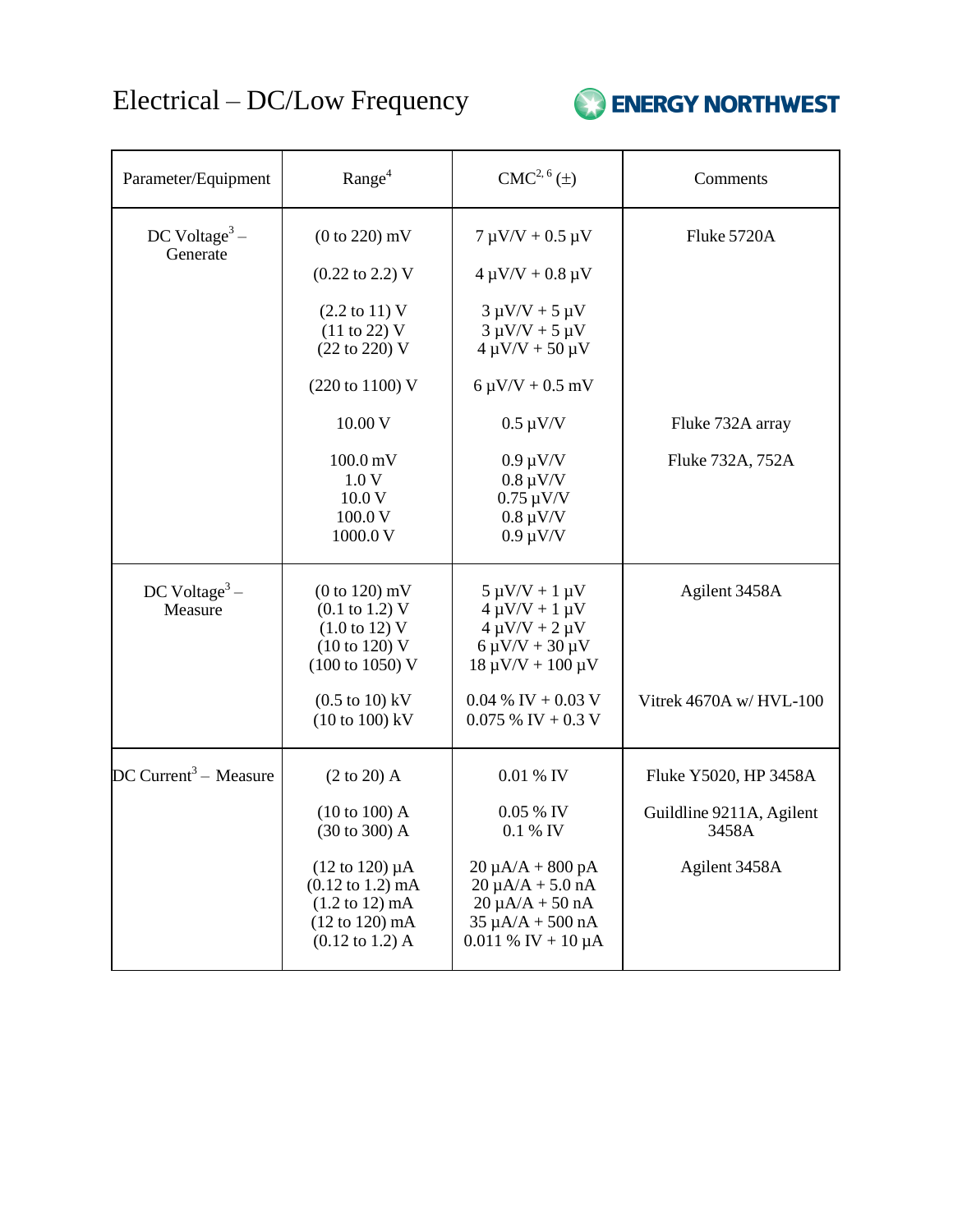| Parameter/Equipment                | Range <sup>4</sup>                                                                                                                                                                                                                                                                                                                                                                                                           | $CMC2, 6(\pm)$                                                                                                                                                                                                                                                                                                                                                                                                                  | Comments                                                  |
|------------------------------------|------------------------------------------------------------------------------------------------------------------------------------------------------------------------------------------------------------------------------------------------------------------------------------------------------------------------------------------------------------------------------------------------------------------------------|---------------------------------------------------------------------------------------------------------------------------------------------------------------------------------------------------------------------------------------------------------------------------------------------------------------------------------------------------------------------------------------------------------------------------------|-----------------------------------------------------------|
| DC Current <sup>3</sup> – Generate | $(0 to 220) \mu A$<br>$(0.22 \text{ to } 2.2) \text{ mA}$<br>$(2.2 \text{ to } 22) \text{ mA}$<br>$(22 to 220)$ mA<br>$(0.22 \text{ to } 2.2)$ A<br>$(2.0 \text{ to } 11)$ A                                                                                                                                                                                                                                                 | $42 \mu A/A + 7 nA$<br>$35 \mu A/A + 8 nA$<br>$35 \mu A/A + 50 nA$<br>$45 \mu A/A + 0.8 \mu A$<br>$70 \mu A/A + 15 \mu A$<br>$0.034 % + 480 \mu A$                                                                                                                                                                                                                                                                              | Fluke 5720A<br>Fluke 5720A w/ Fluke<br>5725A              |
| Resistance <sup>3</sup> – Measure  | $(0.0 \text{ to } 12) \Omega$<br>$(10 \text{ to } 120) \Omega$<br>$(0.10 \text{ to } 1.2) \text{ k}\Omega$<br>$(1.0 \text{ to } 12) \text{ k}\Omega$<br>$(10 \text{ to } 120) \text{ k}\Omega$<br>$(0.10 \text{ to } 1.2) \text{ M}\Omega$<br>$(1.0 \text{ to } 12) \text{ M}\Omega$<br>(10 to 120) $M\Omega$                                                                                                                | $15 \mu\Omega/\Omega + 50 \mu\Omega$<br>$12 \mu\Omega/\Omega$ + 500 μ $\Omega$<br>$10 \mu\Omega/\Omega$ + 500 μ $\Omega$<br>$10 \mu\Omega/\Omega + 5 \text{ mA}$<br>$10 \mu\Omega/\Omega + 50 \text{ mA}$<br>$15 \mu\Omega/\Omega + 2 \Omega$<br>50 $\mu\Omega/\Omega$ + 100 $\Omega$<br>$0.05\%$ IV + 1000 $\Omega$                                                                                                            | Agilent 3458A                                             |
| Resistance <sup>3</sup> – Generate | 10 000.00 Ω<br>$1.0 \Omega$<br>$1.0 \Omega$ (Nominal)<br>$1.9 \Omega$<br>$10.0 \Omega$<br>$19.0 \Omega$<br>$100.0 \Omega$<br>$190.0 \Omega$<br>$1.0 \text{ k}\Omega$<br>$1.9 k\Omega$<br>$10.0 \text{ k}\Omega$<br>$19.0 \,\mathrm{k}\Omega$<br>$100.0 \text{ k}\Omega$<br>$190.0 \text{ k}\Omega$<br>$1.0 M\Omega$<br>$1.9 M\Omega$<br>$10.0 \,\mathrm{M}\Omega$<br>$19.0 \,\mathrm{M}\Omega$<br>$100.0 \,\mathrm{M}\Omega$ | $0.5 \mu\Omega/\Omega$<br>$0.5 \mu\Omega/\Omega$<br>95 μ $\Omega/\Omega$<br>95 μ $\Omega/\Omega$<br>$25 \mu\Omega/\Omega$<br>$25 \mu\Omega/\Omega$<br>$11 \mu\Omega/\Omega$<br>$11 \muΩ/Ω$<br>9 μ $\Omega/\Omega$<br>9 μ $\Omega/\Omega$<br>9 μ $\Omega/\Omega$<br>9 μ $\Omega/\Omega$<br>$11 \mu$ Ω/Ω<br>$11 \mu$ Ω/Ω<br>$18 \mu\Omega/\Omega$<br>$19 \mu$ Ω/Ω<br>$37 \mu\Omega/\Omega$<br>$47 \mu\Omega/\Omega$<br>0.011 % IV | <b>ESI SR-104</b><br>Leeds & Northrup 4210<br>Fluke 5720A |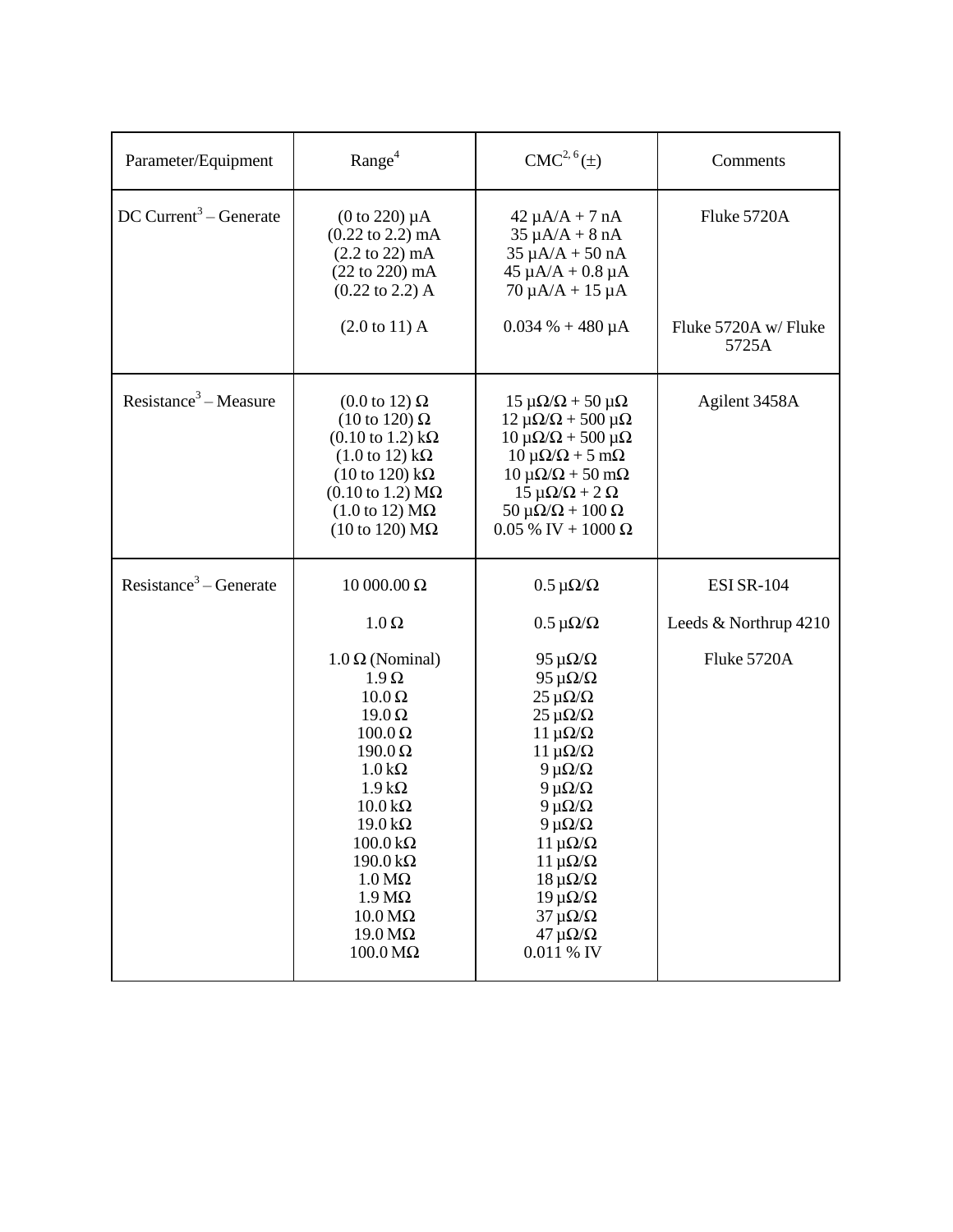| Parameter/Equipment               | Range <sup>4</sup>                           | $CMC2(\pm)$                                                       | Comments         |
|-----------------------------------|----------------------------------------------|-------------------------------------------------------------------|------------------|
| Resistance – Ratio<br>Measurement | 1:1<br>$0.1:1$ to $10:1$<br>$>10:1$ to 100:1 | 1.0 parts in $10^6$<br>1.4 parts in $10^6$<br>2.0 parts in $10^6$ | MI 6010, MI 6000 |

| Parameter/Range <sup>4</sup>            | Frequency                                                                                                                                                                                                                   | $CMC2, 6(\pm)$                                                                                                                                                                                         | Comments    |
|-----------------------------------------|-----------------------------------------------------------------------------------------------------------------------------------------------------------------------------------------------------------------------------|--------------------------------------------------------------------------------------------------------------------------------------------------------------------------------------------------------|-------------|
| $AC$ Voltage <sup>3</sup> –<br>Generate |                                                                                                                                                                                                                             |                                                                                                                                                                                                        |             |
| $(0 to 2.2)$ mV                         | (10 to 19.99) Hz<br>(20 to 39.99) Hz<br>$(0.04 \text{ to } 20) \text{ kHz}$<br>$(20 to 50)$ kHz<br>$(50 \text{ to } 100) \text{ kHz}$<br>(100 to 300) kHz<br>(300 to 500) kHz<br>$(0.5 \text{ to } 1) \text{ MHz}$          | $0.027 \%$ IV + 5 µV<br>$0.011 \%$ IV + 5 µV<br>90 $\mu$ V/V + 5 $\mu$ V<br>$0.023 \%$ IV + 5 µV<br>$0.054\%$ IV + 6 µV<br>$0.12 \%$ IV + 12 µV<br>$0.15 \%$ IV + 25 µV<br>$0.31 \%$ IV + 25 µV        | Fluke 5720A |
| $(2.0 \text{ to } 22) \text{ mV}$       | (10 to 19.99) Hz<br>(20 to 39.99) Hz<br>$(0.04 \text{ to } 20) \text{ kHz}$<br>$(20 to 50)$ kHz<br>$(50 \text{ to } 100) \text{ kHz}$<br>(100 to 300) kHz<br>(300 to 500) kHz<br>$(0.5 \text{ to } 1) \text{ MHz}$          | $0.027 \%$ IV + 5 µV<br>$0.011 \%$ IV + 5 µV<br>90 $\mu$ V/V + 5 $\mu$ V<br>$0.023 \%$ IV + 5 µV<br>$0.054$ % IV + 6 $\mu$ V<br>$0.12 \%$ IV + 12 µV<br>$0.15\%$ IV + 25 µV<br>$0.31 \%$ IV + 25 µV    |             |
| (20 to 220) mV                          | (10 to 19.99) Hz<br>(20 to 39.99) Hz<br>$(0.04 \text{ to } 20) \text{ kHz}$<br>$(20 \text{ to } 50)$ kHz<br>$(50 \text{ to } 100) \text{ kHz}$<br>(100 to 300) kHz<br>(300 to 500) kHz<br>$(0.5 \text{ to } 1) \text{ MHz}$ | $0.027 \%$ IV + 50 µV<br>$0.01 \%$ IV + 20 µV<br>$50 \mu V/V + 10 \mu V$<br>$90 \mu V/V + 12 \mu V$<br>$0.013 \%$ IV + 40 µV<br>$0.042 \%$ IV + 100 µV<br>$0.11\%$ IV + 250 µV<br>$0.18\%$ IV + 400 µV |             |
| $(0.20 \text{ to } 2.2) \text{ V}$      | (10 to 19.99) Hz<br>(20 to 39.99) Hz<br>$(0.04 \text{ to } 20) \text{ kHz}$<br>$(20 \text{ to } 50)$ kHz<br>$(50 \text{ to } 100) \text{ kHz}$<br>(100 to 300) kHz<br>(300 to 500) kHz<br>$(0.5 \text{ to } 1) \text{ MHz}$ | $0.027 \%$ IV + 500 µV<br>$0.01\%$ IV + 200 µV<br>$50 \mu V/V + 70 \mu V$<br>$90 \mu V/V + 120 \mu V$<br>$0.012\%$ IV + 250 µV<br>$0.031\%$ IV + 800 µV<br>$0.11\%$ IV + 2.5 mV<br>$0.16\%$ IV + 4 mV  |             |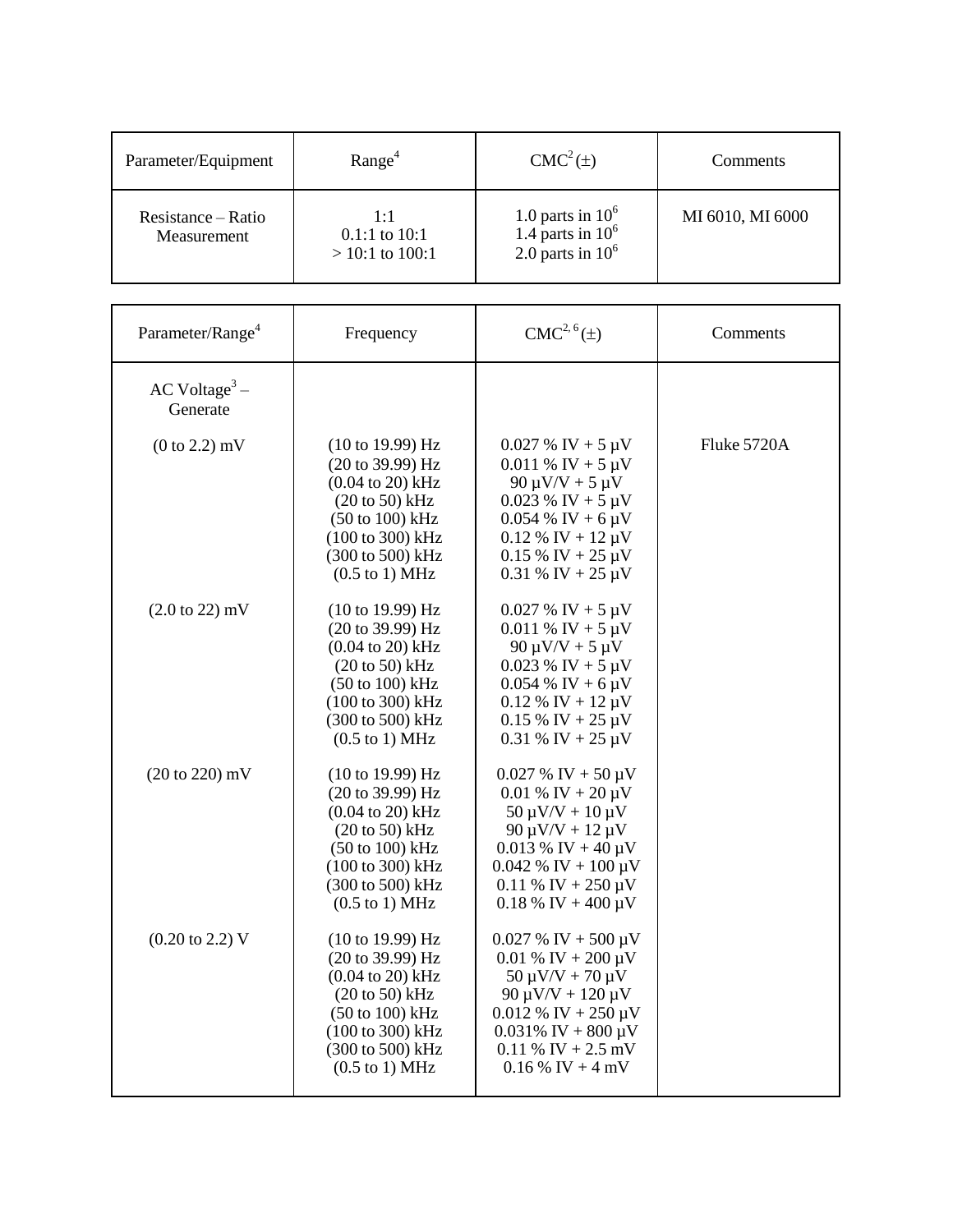| Parameter/Range <sup>4</sup>                   | Frequency                                                                                                                                                                                                                                                          | $CMC2, 6(\pm)$                                                                                                                                                                                     | Comments                      |
|------------------------------------------------|--------------------------------------------------------------------------------------------------------------------------------------------------------------------------------------------------------------------------------------------------------------------|----------------------------------------------------------------------------------------------------------------------------------------------------------------------------------------------------|-------------------------------|
| $AC$ Voltage <sup>3</sup> –<br>Generate (cont) |                                                                                                                                                                                                                                                                    |                                                                                                                                                                                                    |                               |
| $(2.0 \text{ to } 22) \text{ V}$               | $(10 \text{ to } 19.99)$ Hz<br>(20 to 39.99) Hz<br>$(0.04 \text{ to } 20) \text{ kHz}$<br>$(20 to 50)$ kHz<br>$(50 \text{ to } 100) \text{ kHz}$<br>(100 to 300) kHz<br>(300 to 500) kHz<br>$(0.5$ to 1) MHz                                                       | $0.027\%$ IV + 5 mV<br>$0.01\%$ IV + 2 mV 60<br>$\mu V/V + 7$ mV<br>$0.01\%$ IV + 1.2 mV<br>$0.017\%$ IV + 3 mV<br>$0.1\%$ IV + 20 mV<br>$0.52 \%$ IV + 50 mV<br>$0.9\%$ IV + 100 mV               | Fluke 5720A                   |
| (20 to 220) V                                  | $(10 \text{ to } 19.99) \text{ Hz}$<br>(20 to 39.99) Hz<br>$(0.04 \text{ to } 20) \text{ kHz}$<br>$(20 \text{ to } 50)$ kHz<br>(50 to 100) kHz                                                                                                                     | $0.027\%$ IV + 5 mV<br>$0.01\%$ IV + 2 mV 60<br>$\mu$ V/V + 700 $\mu$ V<br>$0.01\%$ IV + 12 mV<br>$0.017\%$ IV + 3 mV                                                                              |                               |
| (200 to 1100) V                                | $(0.05 \text{ to } 1) \text{ kHz}$                                                                                                                                                                                                                                 | $80 \mu V/V + 4 \ mV$                                                                                                                                                                              |                               |
| (200 to 750) V                                 | $(30 \text{ to } 50)$ kHz<br>(50 to 100) kHz                                                                                                                                                                                                                       | $0.036\%$ IV + 11 mV<br>$0.13\%$ IV + 45 mV                                                                                                                                                        | Fluke 5720A w/ Fluke<br>5725A |
| (200 to 1100) V                                | $(0.04 \text{ to } 1) \text{ kHz}$<br>$(1 to 20)$ kHz<br>(20 to 30) kHz                                                                                                                                                                                            | $80 \mu V/V + 4 \ mV$<br>$0.013\%$ IV + 6 mV<br>$0.036\%$ IV + 11 mV                                                                                                                               |                               |
| AC Voltage <sup>3, 5</sup> –<br>Measure        |                                                                                                                                                                                                                                                                    |                                                                                                                                                                                                    |                               |
| $(0 to 2.2)$ mV                                | $(10 \text{ to } 19.99) \text{ Hz}$<br>(20 to 39.99) Hz<br>$(0.040 \text{ to } 20) \text{ kHz}$<br>$(20 \text{ to } 50)$ kHz<br>$(50 \text{ to } 100) \text{ kHz}$<br>$(100 \text{ to } 300) \text{ kHz}$<br>(300 to 500) kHz<br>$(0.5 \text{ to } 1) \text{ MHz}$ | $0.17 \%$ IV + 1.3 µV<br>$0.074\%$ IV + 1.3 µV<br>$0.042 \%$ IV + 1.3 µV<br>$0.081\%$ IV + 2.0 µV<br>$0.12 \%$ IV + 2.5 µV<br>$0.23\%$ IV + 4.0 µV<br>$0.24\%$ IV + 8.0 µV<br>$0.35\%$ IV + 8.0 µV | Fluke 5790A                   |
| $(2.2 \text{ to } 7.0) \text{ mV}$             | $(10 \text{ to } 19.99)$ Hz<br>(20 to 39.99) Hz<br>$(0.040 \text{ to } 20) \text{ kHz}$<br>$(20 \text{ to } 50)$ kHz<br>$(50 \text{ to } 100) \text{ kHz}$<br>(100 to 300) kHz<br>(300 to 500) kHz<br>$(0.5 \text{ to } 1) \text{ MHz}$                            | $0.085\%$ IV + 1.3 µV<br>$0.037 \%$ IV + 1.3 µV<br>$0.021\%$ IV + 1.3 µV<br>$0.04\%$ IV + 2.0 µV<br>$0.06\%$ IV + 2.5 µV<br>$0.12 \%$ IV + 4.0 µV<br>$0.13\%$ IV + 8.0 µV<br>$0.23\%$ IV + 8.0 µV  |                               |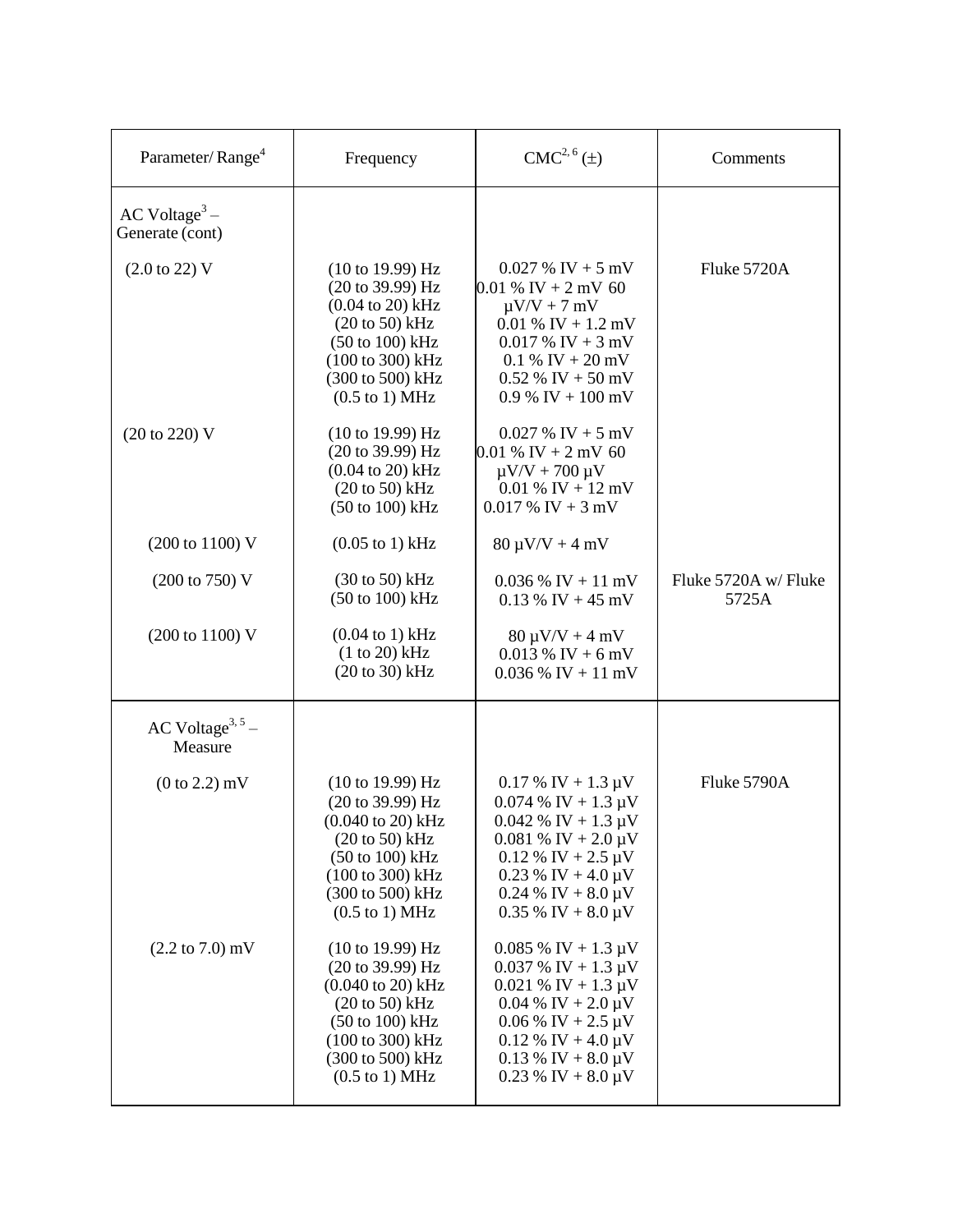| Parameter/Range <sup>4</sup>                   | Frequency                                                                                                                                                                                                                                                                             | $CMC2, 6(\pm)$                                                                                                                                                                                                                                                   | Comments    |
|------------------------------------------------|---------------------------------------------------------------------------------------------------------------------------------------------------------------------------------------------------------------------------------------------------------------------------------------|------------------------------------------------------------------------------------------------------------------------------------------------------------------------------------------------------------------------------------------------------------------|-------------|
| AC Voltage <sup>3, 5</sup> –<br>Measure (cont) |                                                                                                                                                                                                                                                                                       |                                                                                                                                                                                                                                                                  |             |
| $(7.0 \text{ to } 22.0) \text{ mV}$            | $(10 \text{ to } 19.99)$ Hz<br>$(20 \text{ to } 39.99) \text{ Hz}$<br>$(0.040 \text{ to } 20) \text{ kHz}$<br>$(20 to 50)$ kHz<br>$(50 \text{ to } 100) \text{ kHz}$<br>$(100 \text{ to } 300) \text{ kHz}$<br>(300 to 500) kHz<br>$(0.5 \text{ to } 1) \text{ MHz}$                  | $0.029$ % IV + 1.3 µV<br>$0.019 \% \text{ IV} + 1.3 \text{ }\mu\text{V}$<br>$0.011 \%$ IV + 1.3 µV<br>$0.021 \%$ IV + 2.0 µV<br>$0.031 \%$ IV + 2.5 µV<br>$0.081\%$ IV + 4.0 µV<br>$0.089\%$ IV + 8.0 µV 0.17<br>% IV + $8.0 \mu V$                              | Fluke 5790A |
| $(22 \text{ to } 70) \text{ mV}$               | $(10 \text{ to } 19.99)$ Hz<br>(20 to 39.99) Hz<br>$(0.040 \text{ to } 20) \text{ kHz}$<br>$(20 \text{ to } 50) \text{ kHz}$<br>$(50 \text{ to } 100) \text{ kHz}$<br>(100 to 300) kHz<br>(300 to 500) kHz<br>$(0.5 \text{ to } 1) \text{ MHz}$                                       | $0.024 \% \text{ IV} + 1.5 \text{ }\mu\text{V}$<br>$0.012 \%$ IV + 1.5 µV 65<br>$\mu$ V/V + 1.5 $\mu$ V<br>$0.013 \% \text{ IV} + 2.0 \text{ }\mu\text{V}$<br>$0.026$ % IV + 2.5 µV<br>$0.051\%$ IV + 4.0 µV<br>$0.067\%$ IV + 8.0 µV 0.11<br>% IV + $8.0 \mu V$ |             |
| $(70 \text{ to } 220) \text{ mV}$              | $(10 \text{ to } 19.99)$ Hz<br>(20 to 39.99) Hz<br>$(0.040 \text{ to } 20) \text{ kHz}$<br>$(20 \text{ to } 50) \text{ kHz}$<br>$(50 \text{ to } 100) \text{ kHz}$<br>$(100 \text{ to } 300) \text{ kHz}$<br>$(300 \text{ to } 500) \text{ kHz}$<br>$(0.5 \text{ to } 1) \text{ MHz}$ | $0.021 \%$ IV + 1.5 µV 85<br>$\mu$ V/V + 1.5 $\mu$ V 38 $\mu$ V/V<br>$+1.5 \mu V 69 \mu V/V + 2.0$<br>$\mu$ V<br>$0.016\%$ IV + 2.5 µV<br>$0.025\%$ IV + 4.0 µV<br>$0.038\%$ IV + 8.0 µV 0.1<br>% IV + $8.0 \mu V$                                               |             |
| (220 to 700) mV                                | (10 to 19.99) Hz<br>(20 to 39.99) Hz<br>$(0.040 \text{ to } 20) \text{ kHz}$<br>$(20 \text{ to } 50) \text{ kHz}$<br>(50 to 100) kHz<br>(100 to 300) kHz<br>(300 to 500) kHz<br>$(0.5 \text{ to } 1) \text{ MHz}$                                                                     | $0.021 \%$ IV + 1.5 µV 76<br>$\mu$ V/V + 1.5 $\mu$ V 33 $\mu$ V/V<br>$+1.5 \mu V 51 \mu V/V + 2.0$<br>$\mu$ V 79 $\mu$ V/V + 2.5 $\mu$ V<br>$0.018\%$ IV + 4.0 µV 0.03<br>% IV + $8.0 \mu V$<br>$0.096\%$ IV + 8.0 µV                                            |             |
| $(0.7 \text{ to } 2.2) \text{ V}$              | (10 to 19.99) Hz<br>(20 to 39.99) Hz<br>$(0.040 \text{ to } 20) \text{ kHz}$<br>$(20 to 50)$ kHz<br>$(50 \text{ to } 100) \text{ kHz}$<br>(100 to 300) kHz<br>(300 to 500) kHz<br>$(0.5 \text{ to } 1) \text{ MHz}$                                                                   | 0.02 % IV 66<br>$\mu$ V/V 24<br>$\mu$ V/V 46<br>$\mu$ V/V 71<br>$\mu V/V$<br>0.016 % IV<br>0.026 % IV<br>$0.09\%$ IV                                                                                                                                             |             |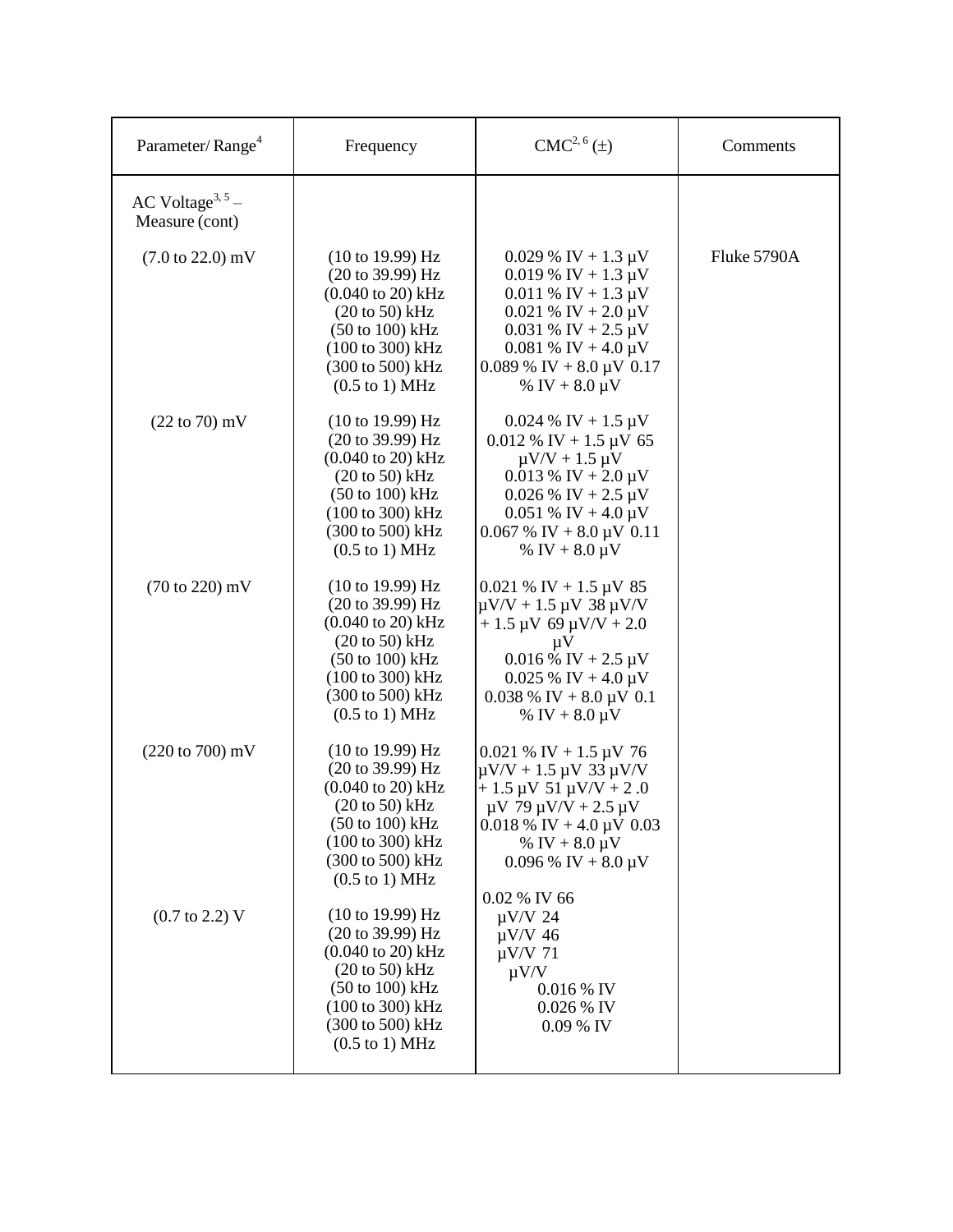| Parameter/Range <sup>4</sup>                   | Frequency                                                                                                                                                                                                                      | $CMC2, 6(\pm)$                                                                                                 | Comments                   |
|------------------------------------------------|--------------------------------------------------------------------------------------------------------------------------------------------------------------------------------------------------------------------------------|----------------------------------------------------------------------------------------------------------------|----------------------------|
| AC Voltage <sup>3, 5</sup> –<br>Measure (cont) |                                                                                                                                                                                                                                |                                                                                                                |                            |
| $(2.2 \text{ to } 7.0) \text{ V}$              | $(10 \text{ to } 19.99) \text{ Hz}$<br>(20 to 39.99) Hz<br>$(0.040 \text{ to } 20) \text{ kHz}$<br>$(20 \text{ to } 50)$ kHz<br>$(50 \text{ to } 100) \text{ kHz}$<br>(100 to 300) kHz<br>(300 to 500) kHz<br>$(0.5$ to 1) MHz | $0.02\%$ IV<br>67 µV/V 24<br>$\mu$ V/V 48<br>$\mu$ V/V 81<br>$\mu V/V$<br>0.019 % IV<br>0.04 % IV<br>0.12 % IV | Fluke 5790A                |
| (70 to 220) V                                  | (10 to 19.99) Hz<br>(20 to 39.99) Hz<br>$(0.04 \text{ to } 20) \text{ kHz}$<br>$(20 to 50)$ kHz<br>$(50 \text{ to } 100) \text{ kHz}$<br>(100 to 300) kHz<br>(300 to 500) kHz                                                  | 0.02 % IV<br>68 µV/V 31<br>$\mu$ V/V 69<br>$\mu$ V/V 98<br>$\mu V/V$<br>0.021 % IV<br>$0.05\%$ IV              |                            |
| (220 to 700) V                                 | (10 to 19.99) Hz<br>(20 to 39.99) Hz<br>$(0.04 \text{ to } 20) \text{ kHz}$<br>$(20 to 50)$ kHz<br>$(50 \text{ to } 100) \text{ kHz}$                                                                                          | $0.02\%$ IV<br>96 µV/V 39<br>$\mu V/V$<br>0.012 % IV<br>$0.04\%$ IV                                            |                            |
| (700 to 1000) V                                | $(10 \text{ to } 19.99) \text{ Hz}$<br>(20 to 39.99) Hz<br>$(0.040 \text{ to } 20) \text{ kHz}$<br>$(20 \text{ to } 50)$ kHz<br>$(50 \text{ to } 100) \text{ kHz}$                                                             | $0.02\%$ IV<br>96 µV/V 37<br>$\mu V/V$<br>0.012 % IV<br>$0.04\%$ IV                                            |                            |
| $(0 to 10)$ kV                                 | $60$ Hz                                                                                                                                                                                                                        | $0.15\%$ IV + 0.1 V                                                                                            | Vitrek 4700A w/HVL-<br>100 |
| $(10 \text{ to } 75) \text{ kV}$               | $60$ Hz                                                                                                                                                                                                                        | $0.15\%$ IV + 0.6 V                                                                                            |                            |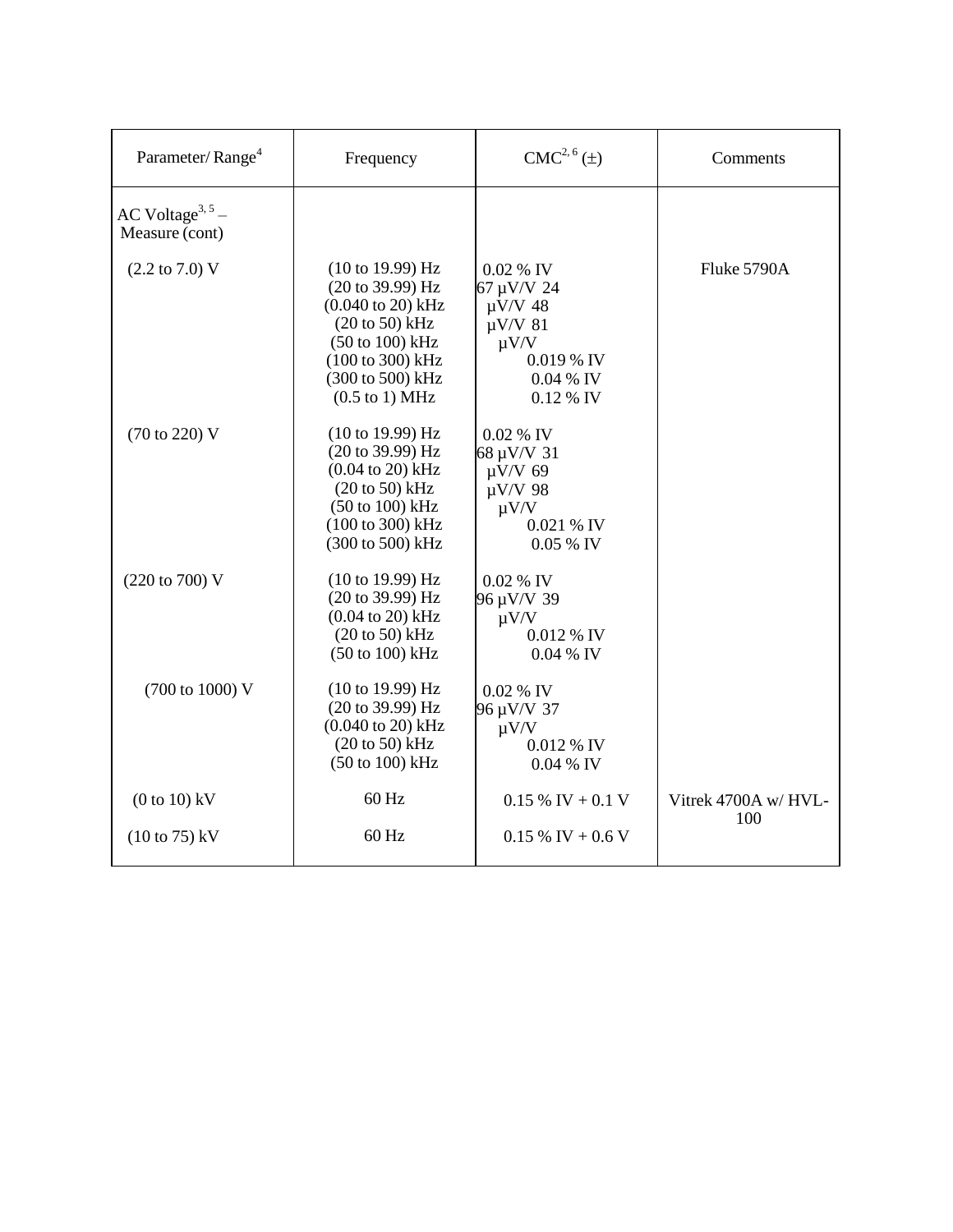| Parameter/Range                     | Frequency                                                                                                        | $CMC2, 6(\pm)$                                                                                  | Comments                                                    |
|-------------------------------------|------------------------------------------------------------------------------------------------------------------|-------------------------------------------------------------------------------------------------|-------------------------------------------------------------|
| AC Current <sup>3</sup> – Measure   |                                                                                                                  |                                                                                                 |                                                             |
| $(0 to 120) \mu A$                  | $(10 \text{ to } 19.99)$ Hz<br>(20 to 44.99) Hz<br>(45 to 100) Hz<br>$(0.1$ to 1) kHz                            | $0.4\%$ IV + 30 pA<br>$0.15\%$ IV + 30 pA<br>$0.06\%$ IV + 30 pA<br>$0.06\%$ IV + 30 pA         | Agilent 3458A                                               |
| $(0.12 \text{ to } 1.2) \text{ mA}$ | $(10 \text{ to } 19.99) \text{ Hz}$<br>(20 to 44.99) Hz<br>$(45 \text{ to } 100) \text{ Hz}$<br>$(0.1$ to 5) kHz | 0.4 % IV + 200 pA<br>$0.15\%$ IV + 200 pA<br>$0.06\%$ IV + 200 pA<br>$0.03\%$ IV + 200 pA       |                                                             |
| $(1.2 \text{ to } 12) \text{ mA}$   | (10 to 19.99) Hz<br>(20 to 44.99) Hz<br>$(45 \text{ to } 100) \text{ Hz}$<br>$(0.1$ to 5) kHz                    | $0.4 %$ IV + 2 $\mu$ A<br>$0.15\%$ IV + 2 µA<br>$0.06\%$ IV + 2 µA<br>$0.03 \%$ IV + 2 $\mu$ A  |                                                             |
| $(12 \text{ to } 120) \text{ mA}$   | (10 to 19.99) Hz<br>(20 to 44.99) Hz<br>(45 to 100) Hz<br>$(0.1$ to 5) kHz                                       | $0.15 \%$ IV + 20 µA<br>$0.06\%$ IV + 20 µA<br>$0.03 \%$ IV + 20 $\mu$ A<br>$0.06\%$ IV + 20 µA |                                                             |
| $(0.12 \text{ to } 2.2)$ A          | (10 to 19.99) Hz<br>(20 to 44.99) Hz<br>(45 to 100) Hz<br>$(0.1$ to 5) kHz                                       | $0.4 % IV + 200 µA$<br>$0.16\%$ IV + 200 µA<br>$0.08\%$ IV + 200 µA<br>$0.1 \%$ IV + 200 µA     |                                                             |
| $(2 \text{ to } 20)$ A              | (50 to 100) Hz<br>300 Hz<br>1 kHz<br>3 kHz<br>4 kHz<br>5 kHz                                                     | $0.016\%$ IV<br>$0.019\%$ IV<br>$0.027\%$ IV<br>0.051 % IV<br>$0.063\%$ IV<br>0.075 % IV        | Fluke Y5020, HP<br>3458A                                    |
| $(20 to 1200)$ A                    | $60$ Hz<br>400 Hz                                                                                                | $0.05\%$ IV<br>0.09 % IV                                                                        | Weston 327 current<br>transformer, Fluke<br>Y5020, HP 3458A |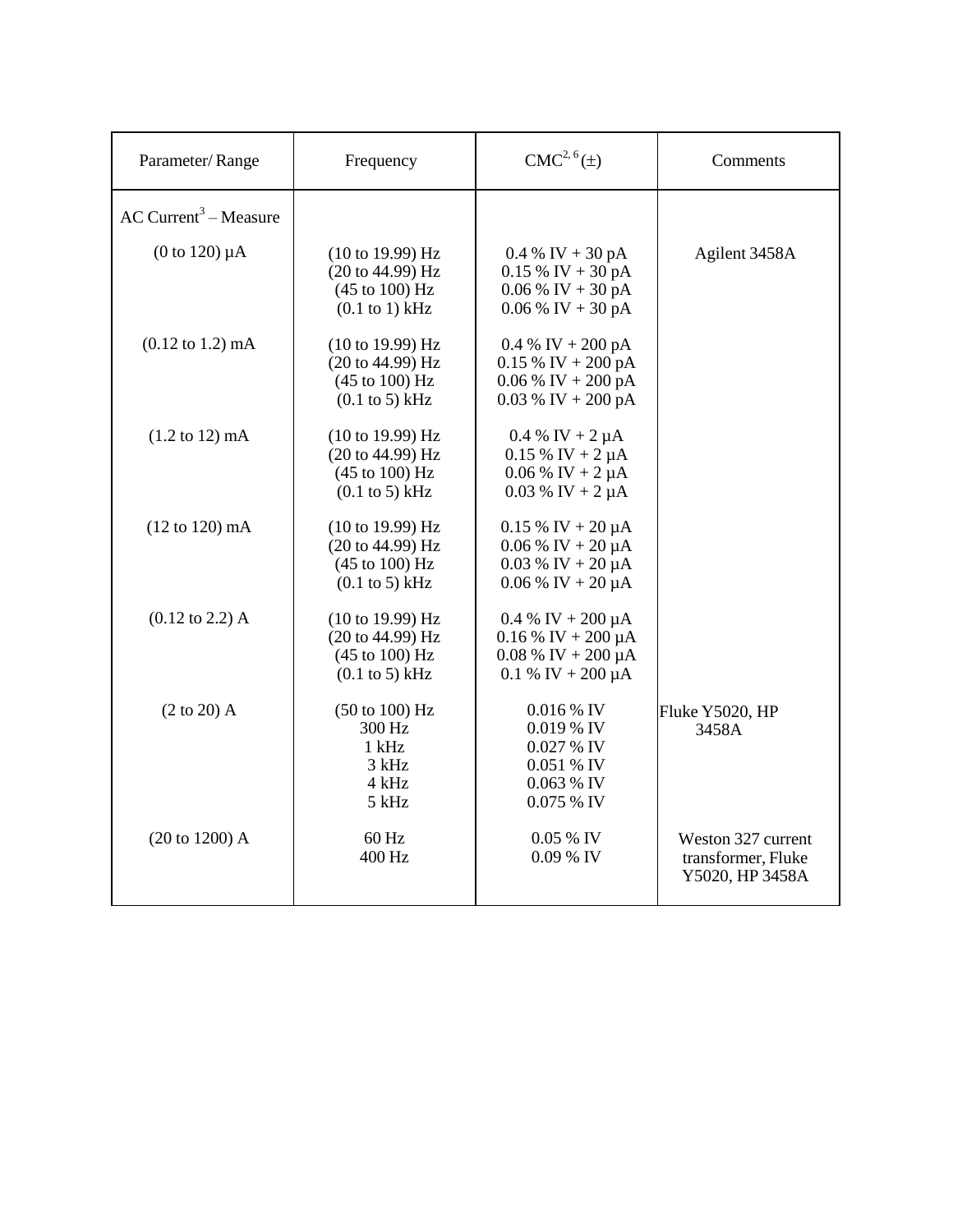| Parameter/Range                      | Frequency                                                                                                                                         | $CMC2, 6(\pm)$                                                                                                                                                                     | Comments                                                  |
|--------------------------------------|---------------------------------------------------------------------------------------------------------------------------------------------------|------------------------------------------------------------------------------------------------------------------------------------------------------------------------------------|-----------------------------------------------------------|
| $AC$ Current <sup>3</sup> – Generate |                                                                                                                                                   |                                                                                                                                                                                    |                                                           |
| $(0 \text{ to } 220) \mu A$          | $(10 \text{ to } 19.99) \text{ Hz}$<br>(20 to 39.99) Hz<br>$(0.04 \text{ to } 1) \text{ kHz}$<br>(1 to 5) kHz<br>$(5 to 10)$ kHz                  | $0.036\%$ IV + 2.1 µA<br>$0.023$ % IV + 2.1 µA<br>$0.017 \%$ IV + 2.1 µA<br>$0.042 \%$ IV + 2.1 µA<br>$0.15\%$ IV + 2.1 µA                                                         | Fluke 5720A                                               |
| $(0.2 \text{ to } 2.2) \text{ mA}$   | $(10 \text{ to } 19.99) \text{ Hz}$<br>(20 to 39.99) Hz<br>$(0.04 \text{ to } 1) \text{ kHz}$<br>(1 to 5) kHz<br>$(5 \text{ to } 10) \text{ kHz}$ | $0.036\%$ IV + 2.1 µA<br>$0.023$ % IV + 2.1 µA<br>$0.017 \%$ IV + 2.1 µA<br>$0.029$ % IV + 2.2 µA<br>$0.15\%$ IV + 3.1 µA                                                          |                                                           |
| $(2.0 \text{ to } 22) \text{ mA}$    | $(10 \text{ to } 19.99)$ Hz<br>(20 to 39.99) Hz<br>$(0.04 \text{ to } 1) \text{ kHz}$<br>(1 to 5) kHz<br>$(5 to 10)$ kHz                          | $0.028 \% \text{ IV} + 0.5 \mu\text{A}$<br>$0.018\%$ IV + 0.4 µA<br>$0.013 \% \text{ IV} + 0.4 \mu\text{A}$<br>$0.022 \% \text{ IV} + 0.7 \mu\text{A}$<br>$0.11 \%$ IV + 6 $\mu$ A |                                                           |
| $(20 \text{ to } 220) \text{ mA}$    | $(10 \text{ to } 19.99) \text{ Hz}$<br>(20 to 39.99) Hz<br>$(0.04 \text{ to } 1) \text{ kHz}$<br>(1 to 5) kHz<br>$(5 to 10)$ kHz                  | $0.028 \%$ IV + 5 µA<br>$0.018 \%$ IV + 4 µA<br>$0.013 \%$ IV + 3 µA<br>$0.022 \%$ IV + 4 µA<br>$0.11 \%$ IV + 12 µA                                                               |                                                           |
| $(0.20 \text{ to } 2.2)$ A           | $(0.02 \text{ to } 1) \text{ kHz}$<br>(1 to 5) kHz<br>$(5 to 10)$ kHz                                                                             | $0.03 \%$ IV + 40 µA<br>$0.046\%$ IV + 100 µA 0.7<br>% IV + $200 \mu A$                                                                                                            |                                                           |
| $(2.0 \text{ to } 11)$ A             | $(0.04 \text{ to } 1) \text{ kHz}$<br>(1 to 5) kHz<br>$(5 to 10)$ kHz                                                                             | $0.04\%$ IV + 170 µA<br>$0.085\%$ IV + 380 µA<br>$0.33\% + 750 \mu A$                                                                                                              | Fluke 5720A w/Fluke<br>5725A                              |
| $(2 \text{ to } 20)$ A               | 50 to 100 Hz<br>300 Hz<br>$1$ kHz<br>3 kHz<br>4 kHz<br>5 kHz                                                                                      | 0.016 % IV<br>0.019 % IV<br>0.027 % IV<br>0.051 % IV<br>0.063 % IV<br>0.075 % IV                                                                                                   | Fluke Y5020, HP<br>3458A, Fluke 5725A                     |
| (20 to 100) A                        | 60 Hz                                                                                                                                             | 0.05 % IV                                                                                                                                                                          | Fluke Y5020, HP<br>3458A, Weston 327<br>CT, Vahalla 2555A |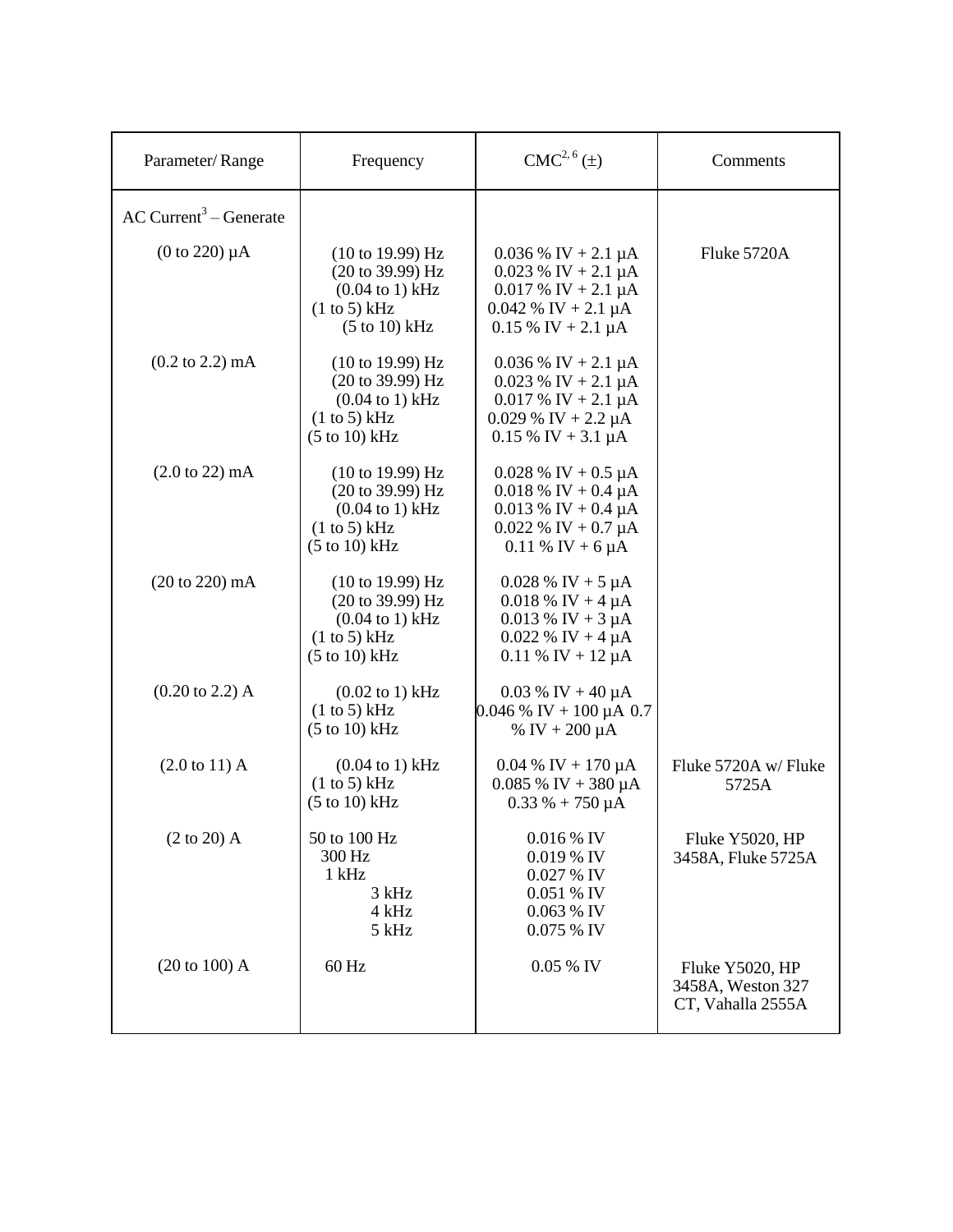| Parameter/Range <sup>4</sup>                                                                                                                                                                                                                                                                      | Frequency                           | $CMC2, 6(\pm)$                                                                                                                                                                                                                                                                     | Comments           |
|---------------------------------------------------------------------------------------------------------------------------------------------------------------------------------------------------------------------------------------------------------------------------------------------------|-------------------------------------|------------------------------------------------------------------------------------------------------------------------------------------------------------------------------------------------------------------------------------------------------------------------------------|--------------------|
| Capacitance <sup>3</sup> – Generate                                                                                                                                                                                                                                                               |                                     |                                                                                                                                                                                                                                                                                    |                    |
| 1000 pF                                                                                                                                                                                                                                                                                           | 1000 Hz                             | $5.0 \mu F/F$                                                                                                                                                                                                                                                                      | GenRad 1404A Fluke |
| (330 to 500) pF<br>$(0.5 \text{ to } 1.1) \text{ nF}$<br>$(1.1 \text{ to } 3.3) \text{ nF}$<br>$(3.3 \text{ to } 11) \text{ nF}$<br>(11 to 33) nF<br>$(33 \text{ to } 110) \text{ nF}$<br>$(110 \text{ to } 330) \text{ nF}$<br>$(0.330 \text{ to } 1.10) \mu F$<br>$(1.1 \text{ to } 3.3) \mu F$ | (50 to 1000) Hz                     | $0.5\%$ IV + 10 pF<br>$0.5\%$ IV + 10 pF<br>$0.5\%$ IV + 10 pF<br>$0.5\%$ IV + 10 pF<br>$0.25\%$ IV + 100 pF<br>$0.25\%$ IV + 100 pF<br>$0.25\%$ IV + 300 pF<br>$0.25\%$ IV + 1 nF<br>$0.35\%$ IV + 3 nF                                                                           | 5500A              |
| $(3.3 \text{ to } 11) \mu F$<br>$(11 \text{ to } 33) \mu F$                                                                                                                                                                                                                                       | $(50 \text{ to } 400) \text{ Hz}$   | $0.35\%$ IV + 10 nF<br>$0.4\%$ IV + 30 nF                                                                                                                                                                                                                                          |                    |
| $(33 \text{ to } 110) \,\mu\text{F}$                                                                                                                                                                                                                                                              | $(50 \text{ to } 200)$ Hz           | $0.5\%$ IV + 100 nF                                                                                                                                                                                                                                                                |                    |
| $(110 \text{ to } 330) \mu F$<br>$(0.330 \text{ to } 1.1) \text{ mF}$                                                                                                                                                                                                                             | (50 to 100) Hz                      | $0.7\%$ IV + 300 nF 1<br>% IV + 300 nF                                                                                                                                                                                                                                             |                    |
| Capacitance <sup>3</sup> – Measure                                                                                                                                                                                                                                                                |                                     |                                                                                                                                                                                                                                                                                    |                    |
| $(0.1 \text{ to } 1000) \text{ pF}$                                                                                                                                                                                                                                                               | 1 kHz                               | $0.01\%$ IV + 30 fF                                                                                                                                                                                                                                                                | GenRad 1620A Fluke |
| $(0 to 1)$ nF<br>$(1 to 10)$ nF<br>$(10 to 100)$ nF<br>$(0.1 \text{ to } 1) \mu F$<br>$(1$ to 10) $\mu$ F<br>$(10 \text{ to } 100) \mu F$<br>$(0.1$ to 1) mF<br>$(1 to 10)$ mF<br>$(10 to 100)$ mF<br>$(0.1 \text{ to } 1) F$<br>(1 to 10) F<br>(10 to 31.8) F                                    | $(0.050 \text{ to } 2) \text{ kHz}$ | $0.1\%$ IV + 10 fF<br>$0.1\%$ IV + 100 fF<br>$0.1 \% IV + 1 pF$<br>$0.1 \%$ IV + 10 pF<br>$0.1\%$ IV + 100 pF<br>$0.1 \% IV + 1 nF$<br>$0.1 %$ IV + 10 nF<br>$0.1\%$ IV + 100 nF<br>$0.1 \% IV + 1 \mu F$<br>$0.1 \%$ IV + 10 $\mu$ F<br>$0.1\%$ IV + 100 µF<br>$0.1 \% IV + 1 mF$ | PM6304C            |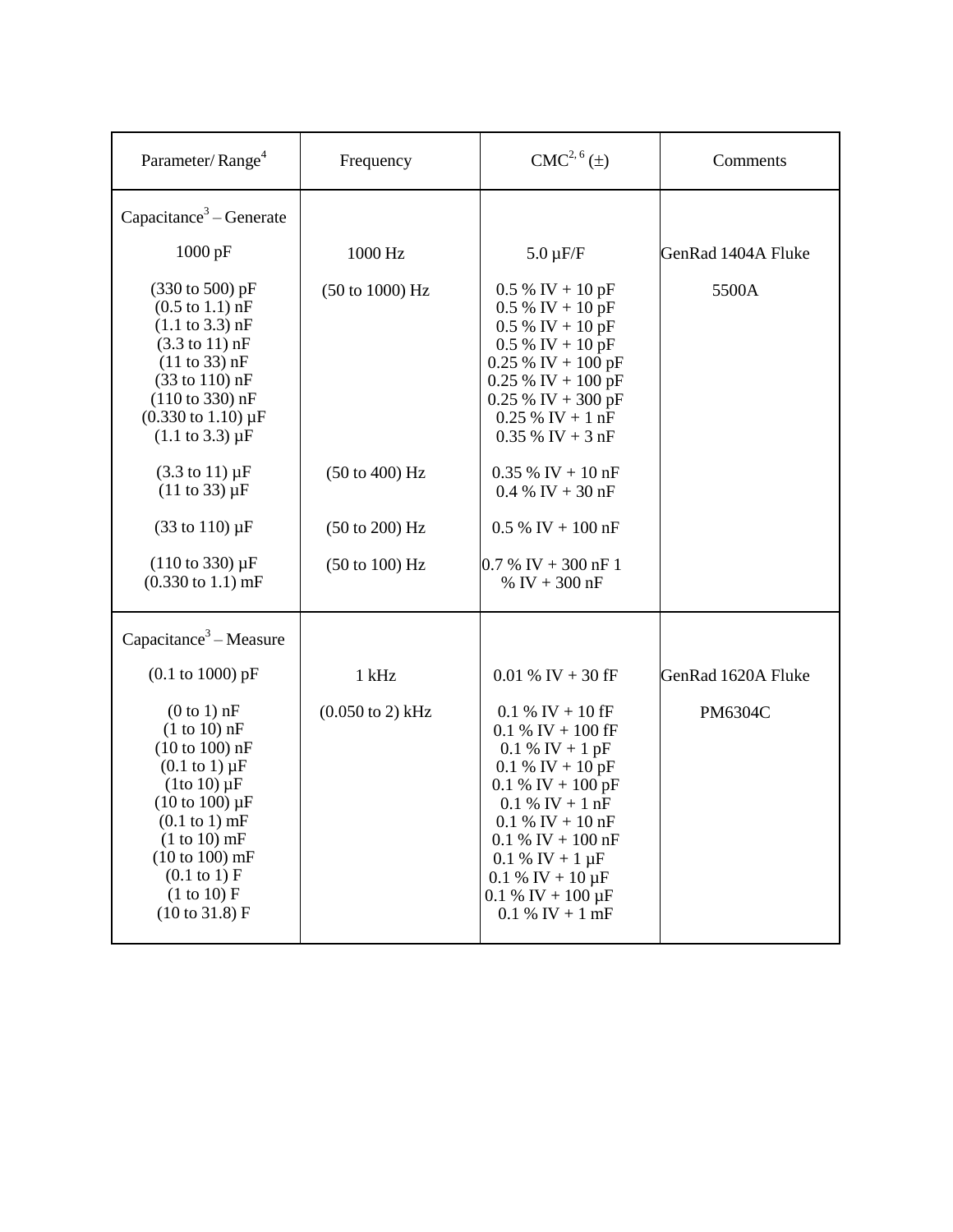| Parameter/Range                                                                                                                                                                                                                                           | Frequency                                                                                                                                  | CMC <sup>2, 6</sup> (±)                                                                                                                                                         | Comments                                             |
|-----------------------------------------------------------------------------------------------------------------------------------------------------------------------------------------------------------------------------------------------------------|--------------------------------------------------------------------------------------------------------------------------------------------|---------------------------------------------------------------------------------------------------------------------------------------------------------------------------------|------------------------------------------------------|
| Inductance <sup>3</sup> – Measure<br>$(0.00 \text{ to } 1.00) \text{ mH}$<br>$(1.00 \text{ to } 10) \text{ mH}$<br>(10 to 100) mH<br>$(0.100 \text{ to } 1.00) \text{ mH}$<br>(1 to 9.9999) H<br>$(10 \text{ to } 99.999) \text{ H}$<br>(100 to 999.99) H | $(0.050 \text{ to } 2) \text{ kHz}$                                                                                                        | $0.1\%$ IV + 10 nH<br>$0.1\%$ IV + 100 nH<br>$0.1\%$ IV + 1 µH 0.1<br>% IV + 10 $\mu$ H 0.1<br>% IV + $100 \mu H$<br>$0.1 %$ IV + 1 mH<br>$0.1\%$ IV + 10 mH                    | Fluke PM6304C                                        |
| Oscilloscopes <sup>3</sup> – Amplitude<br>$DC -$<br>DC Signal<br>$50 \Omega$ Load<br>1 MΩ Load<br>Amplitude – Square Wave<br>(Peak to Peak) $-$                                                                                                           | (0 to ± 2.2) V<br>(0 to ± 33) V<br>$\pm$ 1.8 mV to $\pm$ 2.2 V                                                                             | $0.25\%$ IV + 100 µV<br>$0.25\%$ IV + 100 µV<br>$0.25\%$ IV + 100 µV                                                                                                            | Fluke 5500A w/<br>SC600 scope option                 |
| $50 \Omega$ Load<br>Amplitude – Square Wave 1<br>$M\Omega$ Load -<br>(10 to 100) Hz<br>$(0.1$ to $10)$ kHz<br>Leveled Sine Wave – (Into                                                                                                                   | $\pm$ 1.8 mV to $\pm$ 55 V<br>(95 to 105) V                                                                                                | $0.25\%$ IV + 100 µV<br>$1.5\%$ IV $\pm$ 100 µV<br>$0.5\%$ IV $\pm 100 \mu V$                                                                                                   |                                                      |
| $50 \Omega$ Load)<br>Flatness @ 50 kHz<br>Reference                                                                                                                                                                                                       | 50 kHz reference<br>50 kHz to 100 MHz<br>(100 to 300) MHz<br>(300 to 600) MHz<br>50 kHz to 100 MHz<br>(100 to 300) MHz<br>(300 to 600) MHz | $2\%$ IV + 300 $\mu$ V<br>$3.5\%$ IV + 300 µV<br>$4\%$ IV + 300 $\mu$ V<br>6 % IV + 300 $\mu$ V<br>$1.5\%$ IV + 100 $\mu$ V<br>$2\%$ IV + 100 $\mu$ V<br>$4\%$ IV + 100 $\mu$ V |                                                      |
| Time Marker $-$ (Into 50)<br>$\Omega$ Load)<br>Edge Spec (Rise Time)                                                                                                                                                                                      | 5 s to 50 ms<br>$20 \text{ ms}$ to $1 \text{ ns}$<br>$\leq 1000$ ps                                                                        | $(25 + 1000t)$ µs/s<br>$2.5 \ \mu s/s$<br>$(+0 ps / -900 ps)$                                                                                                                   | $t$ is the numerical value<br>of the time in seconds |
| Amplitude<br>Flatness                                                                                                                                                                                                                                     | $0.1$ Hz to 50 kHz<br>$(0.050 \text{ to } 100) \text{ MHz}$<br>(100 to 250) MHz<br>$(250 \text{ to } 550) \text{ MHz}$                     | 1.5 % IV<br>1.5 % IV 3<br>$%$ IV<br>4 % IV                                                                                                                                      | Referenced to 50 kHz                                 |